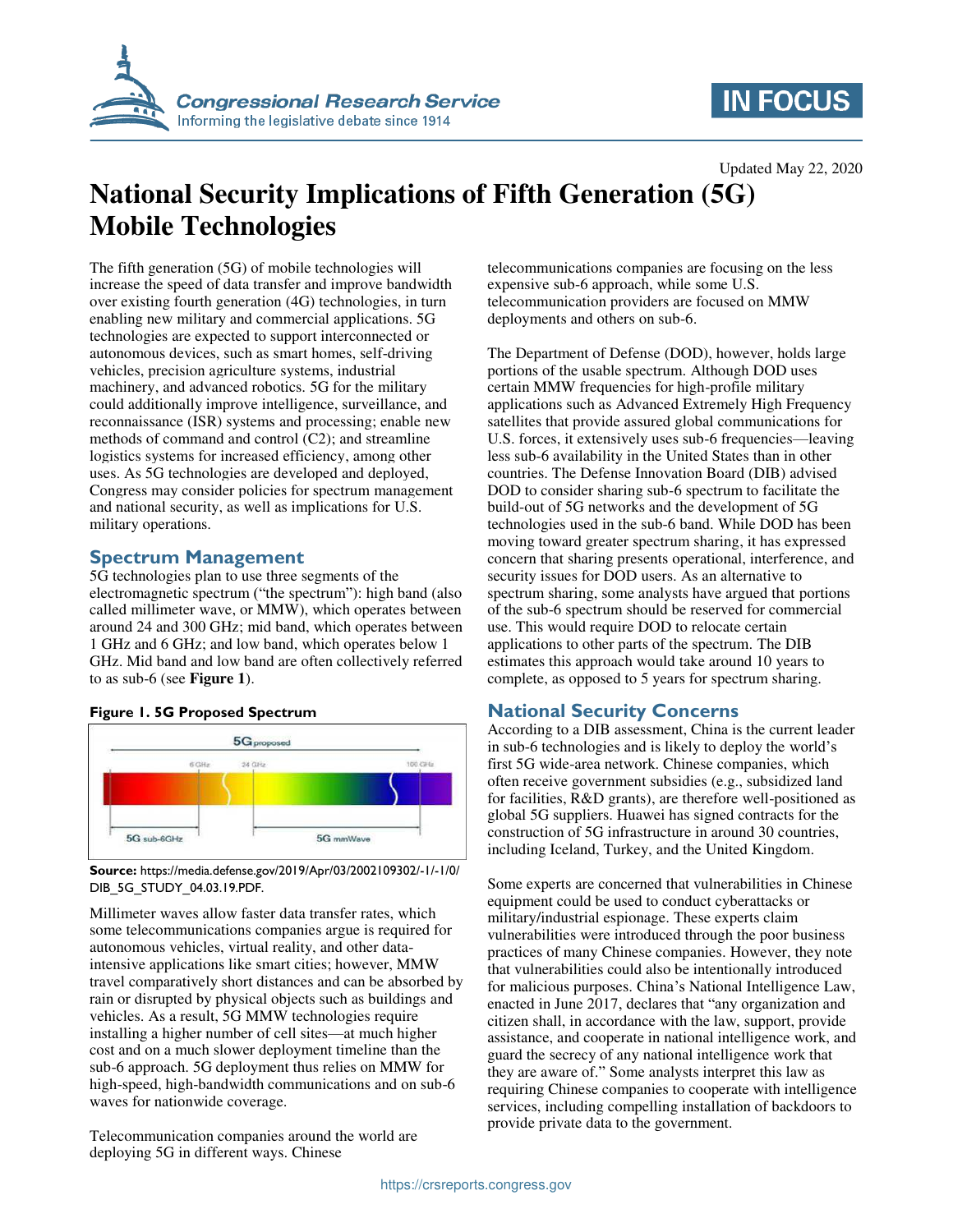Other analysts argue that the risks posed by Chinese telecommunications equipment vary depending on the equipment's location within the cellular network architecture. Most cellular networks are broken into two groups: the core network, which provides the gateway to the internet and ensures devices meet the provider's standards, and the radio access network, composed of the cellular towers that broadcast and receive radio signals (see **[Figure 2](#page-1-0)**). These analysts state that, while the risks posed by Chinese core networks are significant, the risks posed by Chinese radio access networks could be managed. Other analysts have argued that having any Chinese equipment in the network could pose potential security concerns. Such concerns have prompted some analysts to argue that the United States should limit intelligence sharing with any country operating Chinese-supplied 5G equipment.

#### <span id="page-1-0"></span>**Figure 2. Cellular Network Architecture**



**Source:** https://medium.com/@miccowang/5g-c-ran-and-therequired-technology-breakthrough-a1b2babf774.

In response to these national security concerns, Congress passed the Secure 5G and Beyond Act of 2020 (P.L. 116- 129), requiring the President to develop a strategy to protect 5G systems and infrastructure in the United States and assist allies and partners in their own protection efforts. The Administration released its 5G strategy in March 2020.

### **Implications for Military Operations**

5G technologies could have a number of potential military applications, particularly for autonomous vehicles, C2, logistics, maintenance, augmented and virtual reality, and ISR systems—all of which would benefit from improved data rates and lower latency (time delay).

Autonomous military vehicles, like their commercial counterparts, could potentially circumvent on-board data processing limitations by storing large databases (e.g., maps) in the cloud. Safe vehicle operations would require 5G's high data rates and low latency to download off-board information and synthesize it with on-board sensor data. Likewise, 5G could be used to transfer sensor data between operators and uninhabited vehicles and to network vehicles, potentially enabling new military concepts of operations, such as swarming (i.e., cooperative behavior in which vehicles autonomously coordinate to achieve a task).

5G technologies could also be incorporated into ISR systems, which increasingly demand high-bandwidths to process, exploit, and disseminate information from a growing number of battlespace sensors. This could provide commanders with timely access to actionable intelligence

data, in turn improving operational decisionmaking. Similarly, 5G could reduce latency in other data-intensive activities, such as logistics and maintenance, and could additionally enable augmented or virtual reality environments that could enhance training.

Finally, command and control systems could benefit from the high speed, low latency capability of 5G. For example, the U.S. military currently uses satellite communications for most of its long-distance communications. However, satellites on orbit can significantly increase latency due to the amount of distance a signal needs to travel, causing delays in the execution of military operations.

Although DOD is in the initial stages of testing and experimentation for 5G applications, it has selected four military installations as test beds. A draft request for prototype proposals (RPP) has been issued for Marine Corps Logistics Base Albany, Georgia (smart warehouses), and Hill Air Force Base, Utah (spectrum sharing). DOD has also announced plans to issue RPPs for Joint Base Lewis-McChord, Washington (augmented and virtual reality), and Naval Base San Diego, California (smart warehouses). The Department requested \$1.5 billion for 5G and microelectronics in FY2021.

### **Potential Questions for Congress**

- What approach to spectrum management (e.g., spectrum sharing, spectrum reallocation) will best protect DOD missions while meeting growing commercial demands?
- What are the risks to U.S. national security posed by Chinese 5G infrastructure in allied and partner nations? Can that risk be managed and, if so, how?
- Should the United States limit intelligence sharing with countries operating Chinese-supplied 5G equipment?
- Are any changes to operational concepts, force structure, doctrine, or posture required as a result of developments in or applications of military 5G?

#### **CRS Products**

CRS Report R45485, *Fifth-Generation (5G) Telecommunications Technologies: Issues for Congress*, by Jill C. Gallagher and Michael E. DeVine

CRS In Focus IF11155, *Defense Primer: Military Use of the Electromagnetic Spectrum*, by John R. Hoehn

#### **Other Resources**

Defense Innovation Board, *The 5G Ecosystem: Risks and Opportunities for DOD*, April 2019

Office of the President of the United States, *National Strategy to Secure 5G of the United States of America*, March 2020

**John R. Hoehn**, Analyst in Military Capabilities and Programs

**Kelley M. Sayler**, Analyst in Advanced Technology and Global Security